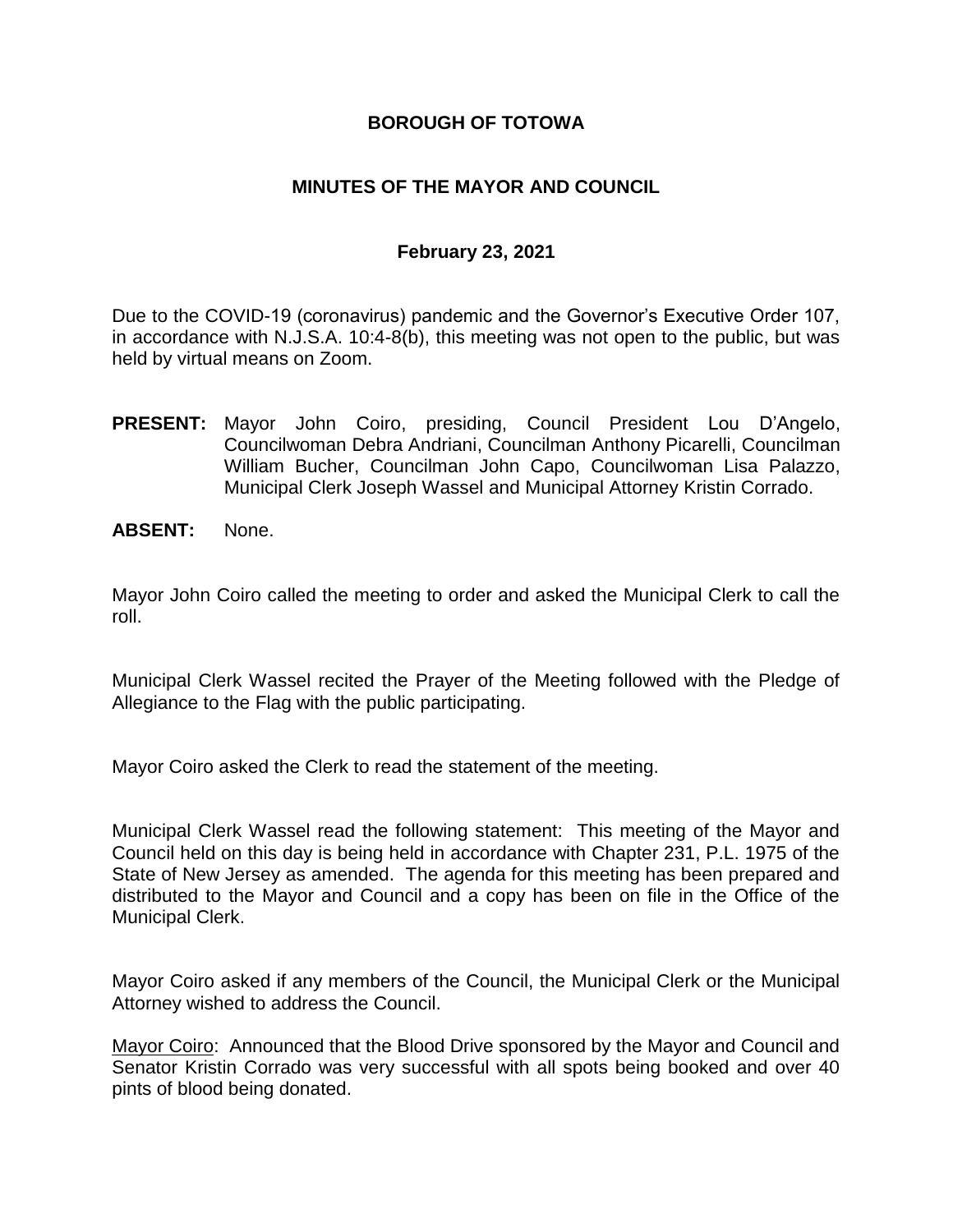Councilwoman Andriani: Thanked everyone who participated and donated blood, said the actual count was 42 pints of blood and that Vitalant is already looking for the next date for another blood drive.

#### CITIZENS HEARD:

There were no citizens who wished to be heard and Mayor Coiro announced that we have not received any emailed questions pertaining to the public portion of the meeting through 7:00 p.m.

There was a motion by Councilman D'Angelo, seconded by Councilwoman Andriani to approve the Minutes of the Mayor and Council for the meeting of February 9, 2021. On roll call vote, all members of the Council present voted in the affirmative.

COMMITTEE ON FINANCE:

There was a motion by Councilman Picarelli, seconded by Councilman D'Angelo to approve Resolution No. 2021-05 for the payment of bills. On roll call vote, all members of the Council present voted in the affirmative.

There was a motion by Councilman Picarelli, seconded by Councilman D'Angelo to adopt the following resolution authorizing the Treasurer to issue refunds to various property owners due to the overpayment of 1<sup>st</sup> Quarter 2021 taxes. On roll call vote, all members of the Council present voted in the affirmative.

#### RESOLUTION

WHEREAS, there has been an overpayment of 1st quarter 2021 taxes on the property listed below; and

WHEREAS, the taxpayer is entitled to a refund; and

WHEREAS, the chart sets forth the refund as follows:

| Block Lot    |     | <b>Property Owner</b>                    | Payable To:              | Overpayment |
|--------------|-----|------------------------------------------|--------------------------|-------------|
| 9.11<br>Qual | -86 | 182 Hickory Hill Blvd.<br>Kyung Sook Son | Corelogic<br>PO Box 9202 | \$3,488.39  |

Minutes 02/23/2021 **Page 2**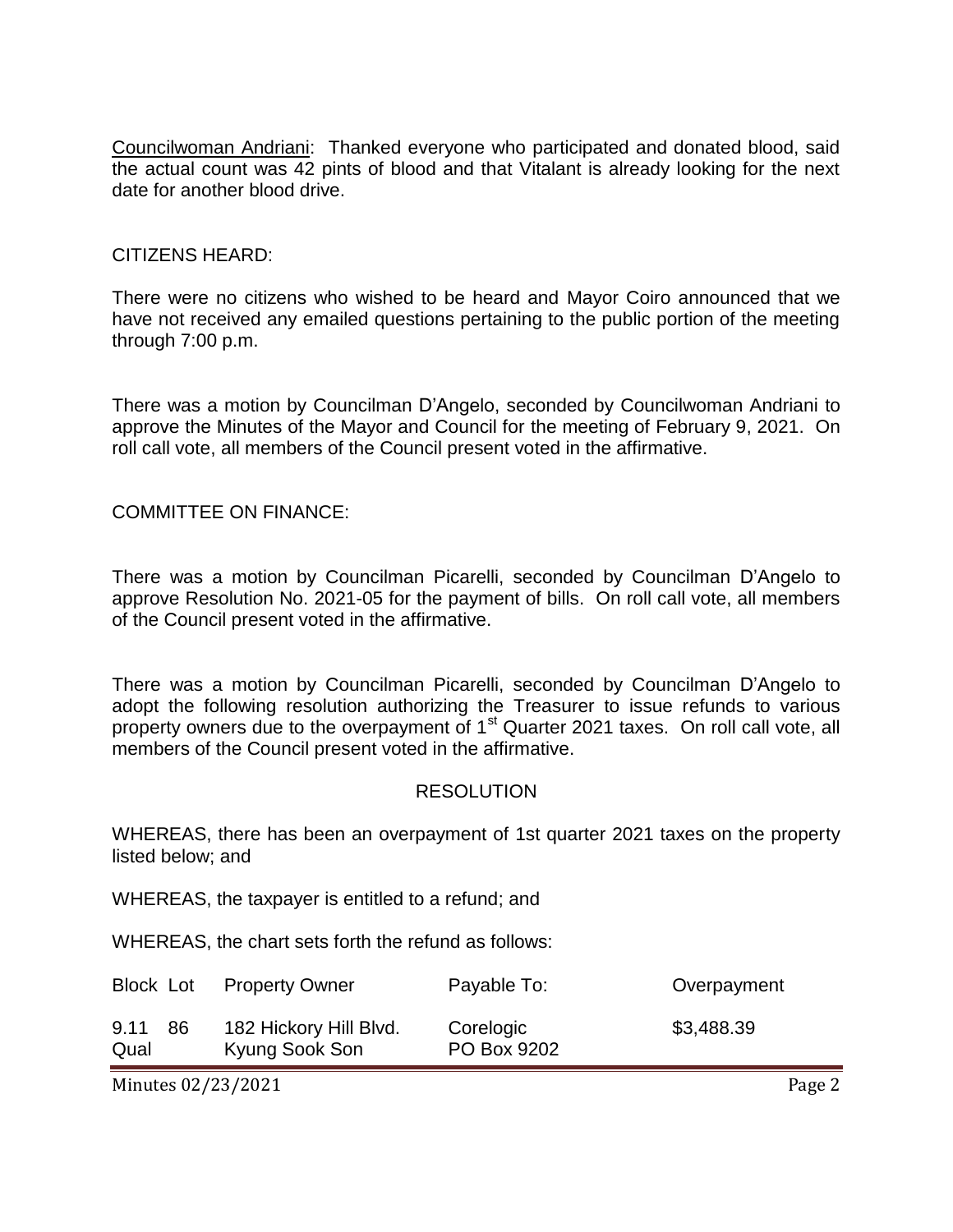| C0206 |                 |                                                | Coppell, TX 75019-9760                                                  |            |  |
|-------|-----------------|------------------------------------------------|-------------------------------------------------------------------------|------------|--|
| 26    | 12 <sup>2</sup> | 96 William Pl.<br>K & Ersa Mustafa             | Corelogic<br>Attn:Refund Dept.<br>PO Box 9202<br>Coppell, TX 75019-9760 | \$1,943.66 |  |
| 117   |                 | 16.01 212 Dewey Ave.<br><b>Robert Britting</b> | Corelogic<br>Attn:Refund Dept.<br>PO Box 9202<br>Coppell, TX 75019-9760 | \$1,778.96 |  |

NOW, THEREFORE, BE IT RESOLVED, that the overpayment shall be refunded to the taxpayer, as stated above, and the Treasurer is authorized to issue separate checks for the refunds, which shall be paid to the stated property or taxing authority.

There was a motion by Councilman Picarelli, seconded by Councilman D'Angelo to adopt the following resolution authorizing the Tax Collector to adjust  $1<sup>st</sup>$  &  $2<sup>nd</sup>$  Quarter 2021 taxes for Barbara Casperson, 250 Dewey Avenue, Block 117, Lot 10 as Surviving Spouse of a Veteran due to a 100% Exemption for a 100% permanent and total disability. On roll call vote, all members of the Council present voted in the affirmative.

# RESOLUTION

WHEREAS, Barbara Casperson, 250 Dewey Ave., Block 117, Lot 10 has applied for a 100% exemption for a Surviving Spouse of a Veteran who was determined to be 100% permanently and totally disabled due to a service connected disability; and

WHEREAS, she meets all the requirements for the exemption and Jesse Casperson's (Spouse) 100% disability became effective on April 10, 2000; and

WHEREAS, she is "Exempt" from real estate taxes from the date of application of January 20, 2021.

NOW, THEREFORE, BE IT RESOLVED, by the Mayor and Council of the Borough of Totowa that the Tax Collector is authorized to adjust off the 1<sup>st</sup> and  $2^{nd}$  quarters of 2021, and the property will be listed on the 2021 Tax List as "Exempt".

There was a motion by Councilman Picarelli, seconded by Councilman D'Angelo to adopt the following Resolution Authorizing Emergency Temporary Appropriation. On roll call vote, all members of the Council present voted in the affirmative.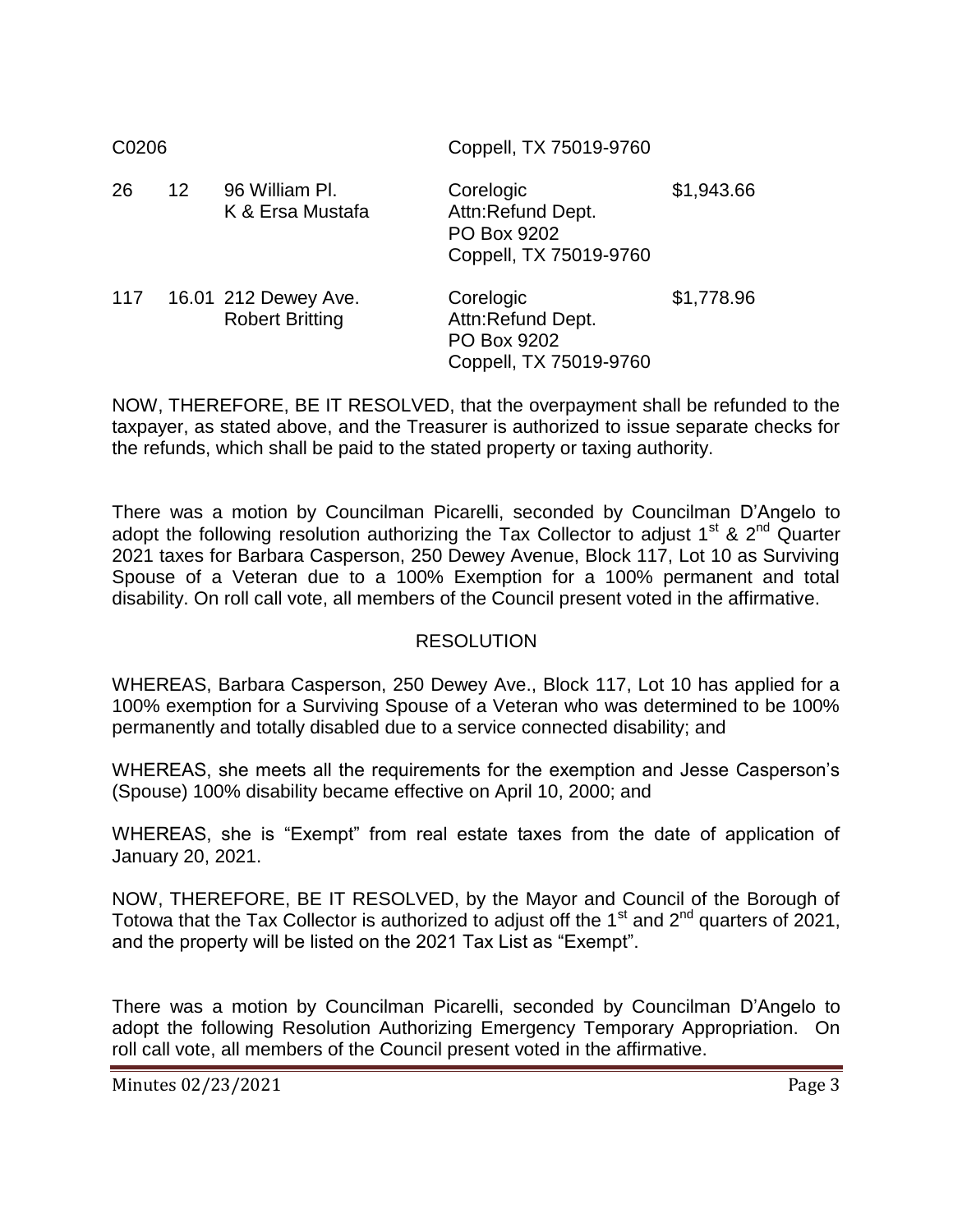# RESOLUTION NO. 37-2021

Resolution Re: Authorizing Emergency Temporary Appropriation

WHEREAS, an emergent condition has arisen with respect to current fund appropriations; and

WHEREAS, no adequate provision has been made in the 2021 temporary budget for the aforesaid purpose, and N.J.S.A. 40A:4-20 provides for the creation of an emergency temporary appropriation for the purpose above mentioned; and

WHEREAS, the total emergency temporary resolutions adopted in the year 2021 pursuant to the provisions of Chapter 96, P.L. 1951 (N.J.S.A. 40A:4-20) including this resolution total \$1,400,000.

NOW, THEREFORE, BE IT RESOLVED, by the Governing Body of the Borough of Totowa (not less than two-thirds of all members affirmatively concurring) that in accordance with the provisions of N.J.S.A. 40A:4-20 that emergency temporary appropriations be made and that said emergency temporary appropriations shall be provided for in full in the 2021 municipal budget so adopted:

| CAPITAL IMPROVEMENTS - EXCLUDED FROM "CAPS"         |             |
|-----------------------------------------------------|-------------|
| <b>Improvements To Sanitary Sewer Pump Stations</b> | \$1,400,000 |

Total \$1,400,000

COMMITTEE ON PUBLIC SAFETY:

There was no report.

COMMITTEE ON PUBLIC WORKS:

There was a motion by Councilman Bucher, seconded by Councilwoman Palazzo to approve Change Order No. 1 for a net decrease of \$27,939.16 and Payment Estimate No. 2 in the amount of \$213,587.90 to Mike Fitzpatrick & Son, Inc. for the Jefferson Place & Raphael Road Improvements. On roll call vote, all members of the Council present voted in the affirmative.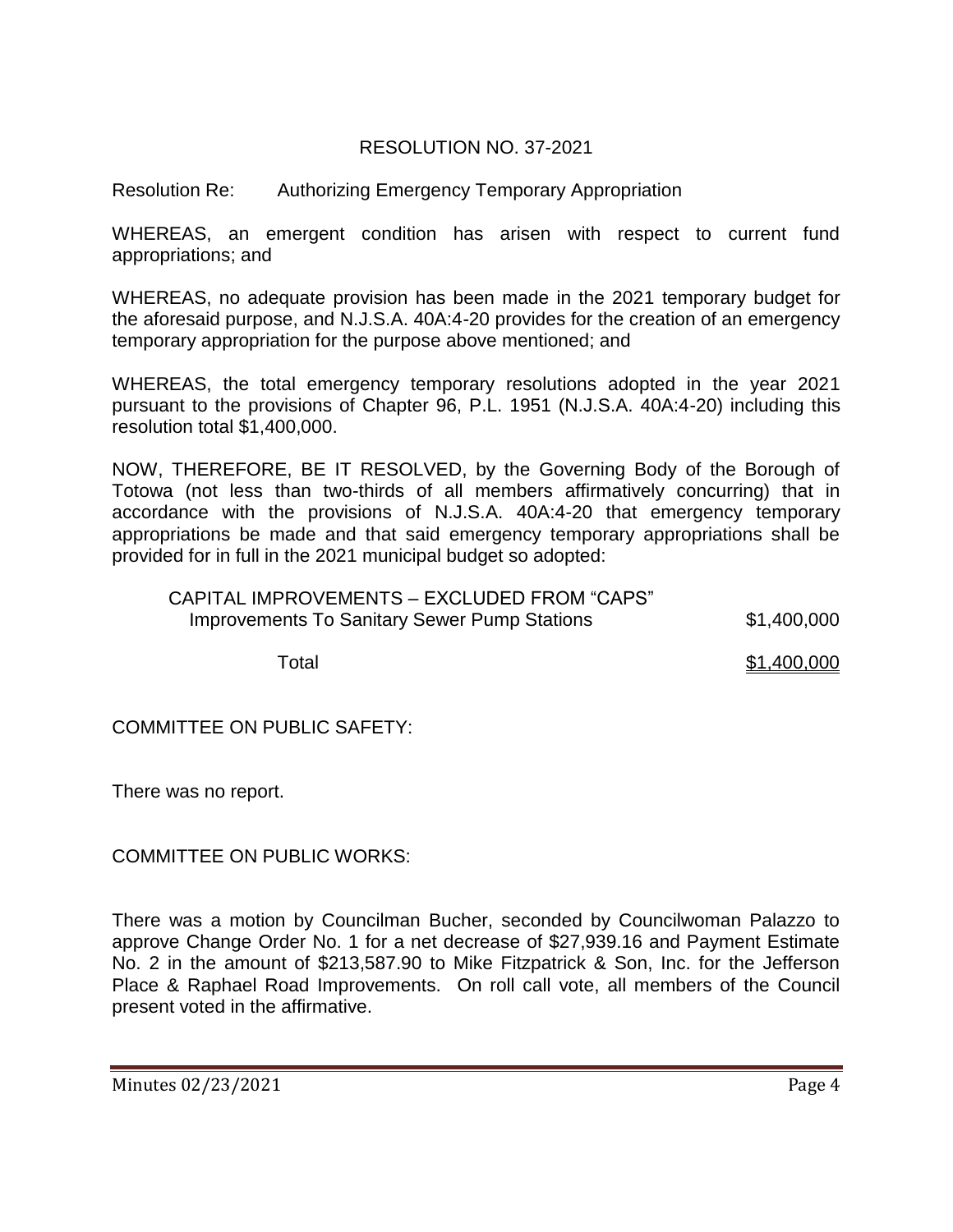There was a motion by Councilman Bucher, seconded by Councilwoman Palazzo to approve Change Order No. 1 for a net decrease of \$11,129.00 and Payment Estimate No. 2 (Final) in the amount of \$59,276.30 to AJM Contractors, Inc. for the 2018 Road Program. On roll call vote, all members of the Council present voted in the affirmative.

A retirement letter was received from DPW Laborer Todd Pohlman, effective April 1, 2021. There was a motion by Councilman Bucher, seconded by Councilwoman Palazzo to accept his retirement and wish him a long, happy and healthy retirement. On roll call vote, all members of the Council present voted in the affirmative.

### COMMITTEE ON ENGINEERING & PUBLIC PROPERTY:

There was a motion by Councilman Capo, seconded by Councilwoman Andriani to accept the following bids for the William Place Pump Station Upgrade. On roll call vote, all members of the Council present voted in the affirmative.

| Company<br>PACT TWO, LLC<br>Ringoes, NJ 08551         | <b>Total Bid</b><br>\$1,765,000.00 |
|-------------------------------------------------------|------------------------------------|
| <b>CMS</b> Construction, Inc.<br>Plainfield, NJ 07060 | \$1,846,875.00                     |
| DeMaio Electrical Co., Inc.<br>Hillsborough, NJ 08844 | \$1,865,300.00                     |
| Rapid Pump & Meter Service<br>Paterson, NJ 07501      | \$1,890,000.00                     |
| Allied Construction Group, Inc.<br>Parlin, NJ 08859   | \$1,979,300.00                     |
| Scafar Contracting, Inc.<br>Cedar Knolls, NJ 07927    | Not Responsive.                    |

Upon the recommendation of the Engineer, there was a motion by Councilman Capo, seconded by Councilwoman Andriani to adopt the following resolution to award the contract for the William Place Pump Station Upgrade to the lowest responsible bidder. On roll call vote, all members of the Council present voted in the affirmative.

Minutes 02/23/2021 **Page 5**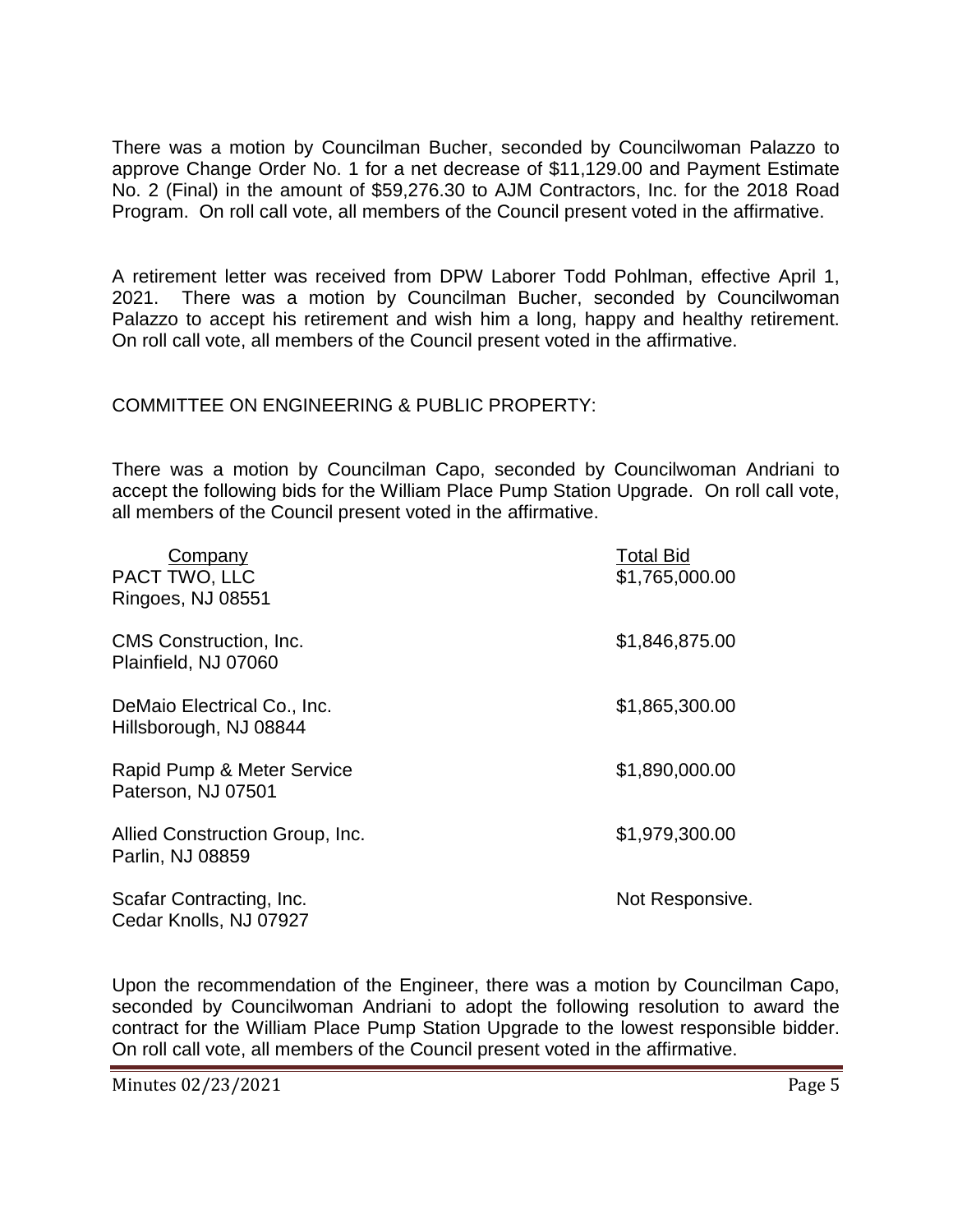# RESOLUTION NO. 38-2021

### RESOLUTION AUTHORIZING CONTRACT FOR THE WILLIAM PLACE PUMP STATION UPGRADE

WHEREAS, the Borough of Totowa owns and operates the William Place Pump Station which receives sewage flow from various areas located throughout the Borough; and

WHEREAS, all pump stations are required to operate pursuant to their respective Treatment Works Approvals ("TWA's") which are issued by the New Jersey Department of Environmental Protection ("NJDEP"); and

WHEREAS, by Resolution No. 53-2020 dated April 14, 2020, the Mayor and Council of the Borough of Totowa authorized the Municipal Engineer to review the potential impact of several new developments connecting to the Borough's sanitary sewer systems to determine if the resulting flows may exceed the permitted allowable capacity of the William Place Pump Station; and

WHEREAS, the proposed scope of work includes but is not limited to developing base plans; determining baseline inflow conditions, the permitted pumping capacity and actual pumping capacity; reviewing the existing conditions, the permitted flows, the anticipated flows and operational issues of the sewer operator; preparing a report addressing the critical and recommended upgrades to the William Place Pump Station; and

WHEREAS, the Mayor and Council of the Borough of Totowa did advertise for receipt of sealed bids in accordance with the specifications entitled "Borough of Totowa, William Place Pump Station Upgrade, Contract No. 2020-3"; and

WHEREAS, the Borough of Totowa did receive sealed bids at its Municipal Building on February 12, 2021; and

WHEREAS, the apparent low bid was submitted by PACT TWO, LLC, 554 Route 31 North, Ringoes, New Jersey 08851 in the amount of \$1,765,000.00, a copy of which is on file in the office of the Borough of Totowa Municipal Clerk; and

WHEREAS, the Municipal Engineer has recommended that the project be awarded to PACT TWO, LLC; and

WHEREAS, the Mayor and Council of the Borough of Totowa have determined that the bid submitted by PACT TWO, LLC be accepted as the lowest responsible bid.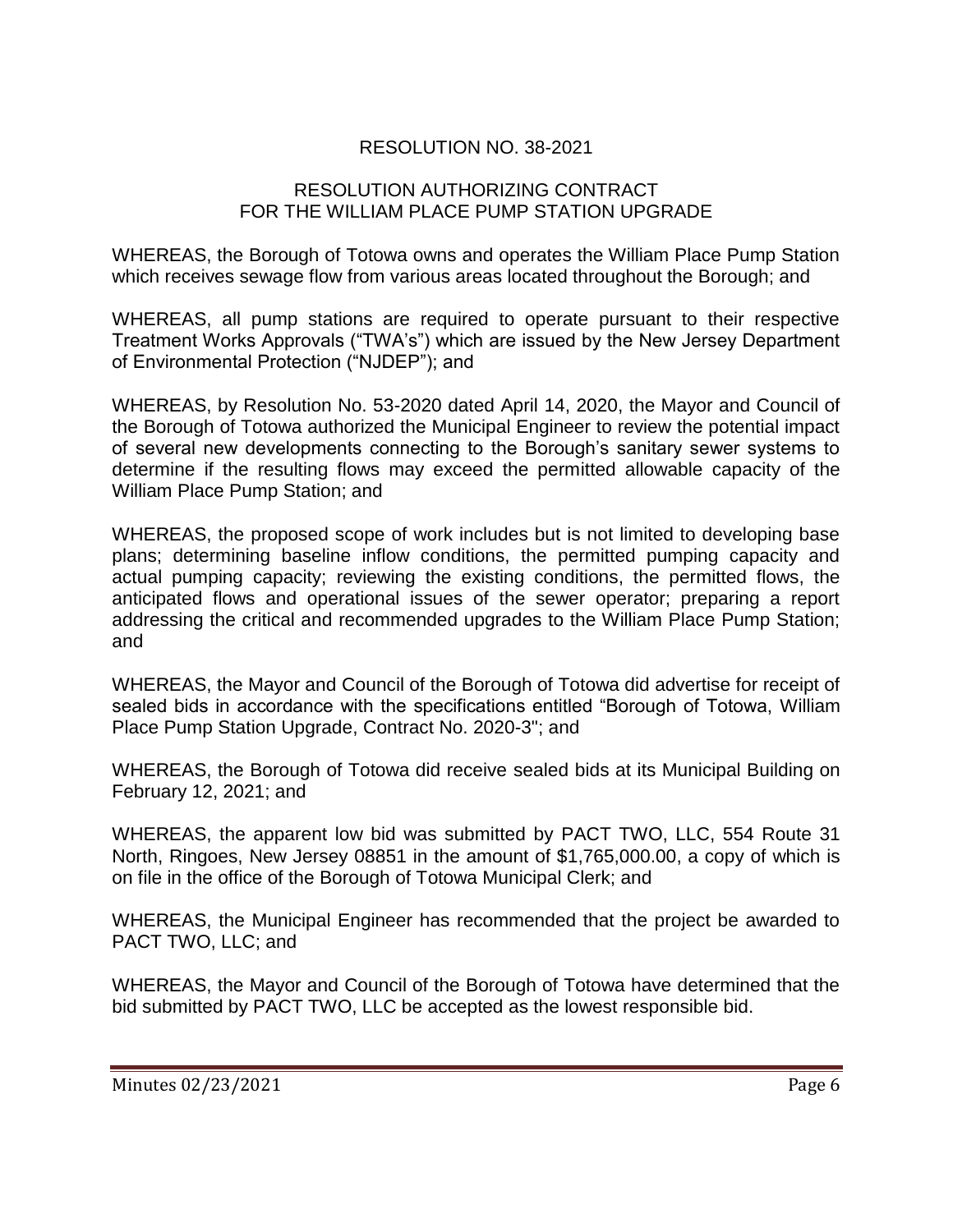NOW, THEREFORE, BE IT RESOLVED, that the Mayor and Council of the Borough of Totowa do hereby accept the bid from PACT TWO, LLC for the William Place Pump Station Upgrade as the lowest responsible bid for the total sum of \$1,765,000.00.

BE IT FURTHER RESOLVED, that the Municipal Council of the Borough of Totowa does hereby authorize the Mayor and Municipal Clerk to execute any and all necessary instruments relating thereto.

There was a motion by Councilman Capo, seconded by Councilwoman Andriani to adopt the following Resolution Authorizing HVAC And Boiler Preventative Maintenance Agreement. On roll call vote, all members of the Council present voted in the affirmative.

# RESOLUTION NO. 39-2021

#### RESOLUTION AUTHORIZING HVAC AND BOILER PREVENTATIVE MAINTENANCE AGREEMENT

WHEREAS, the Borough of Totowa Municipal Clerk has recommended that the Borough of Totowa initiate a Preventative Maintenance Program for the HVAC systems located at various municipal owned buildings; and

WHEREAS, these buildings include the Borough of Totowa Municipal Complex, Community Center, DPW building, Fire Rescue Firehouse and Lincoln Avenue Firehouse; and

WHEREAS, 454 Mechanical, LLC, 14 Masklee Court, Totowa, New Jersey 07512 has submitted a proposal to perform the HVAC preventative maintenance services for the sum of \$6,725.00, a copy of which is on file in the office of Borough of Totowa Municipal Clerk; and

WHEREAS, the Maintenance Program includes four maintenance visits per year, pressurized chemical cleaning of all air-conditioning equipment and boiler maintenance annually; and

WHEREAS, the Mayor and Council of the Borough of Totowa desire to establish an HVAC Preventative Maintenance Program for the Borough of Totowa municipal owned buildings; and

WHEREAS, pursuant to the applicable New Jersey State laws, the preventative maintenance services may be authorized without public bidding.